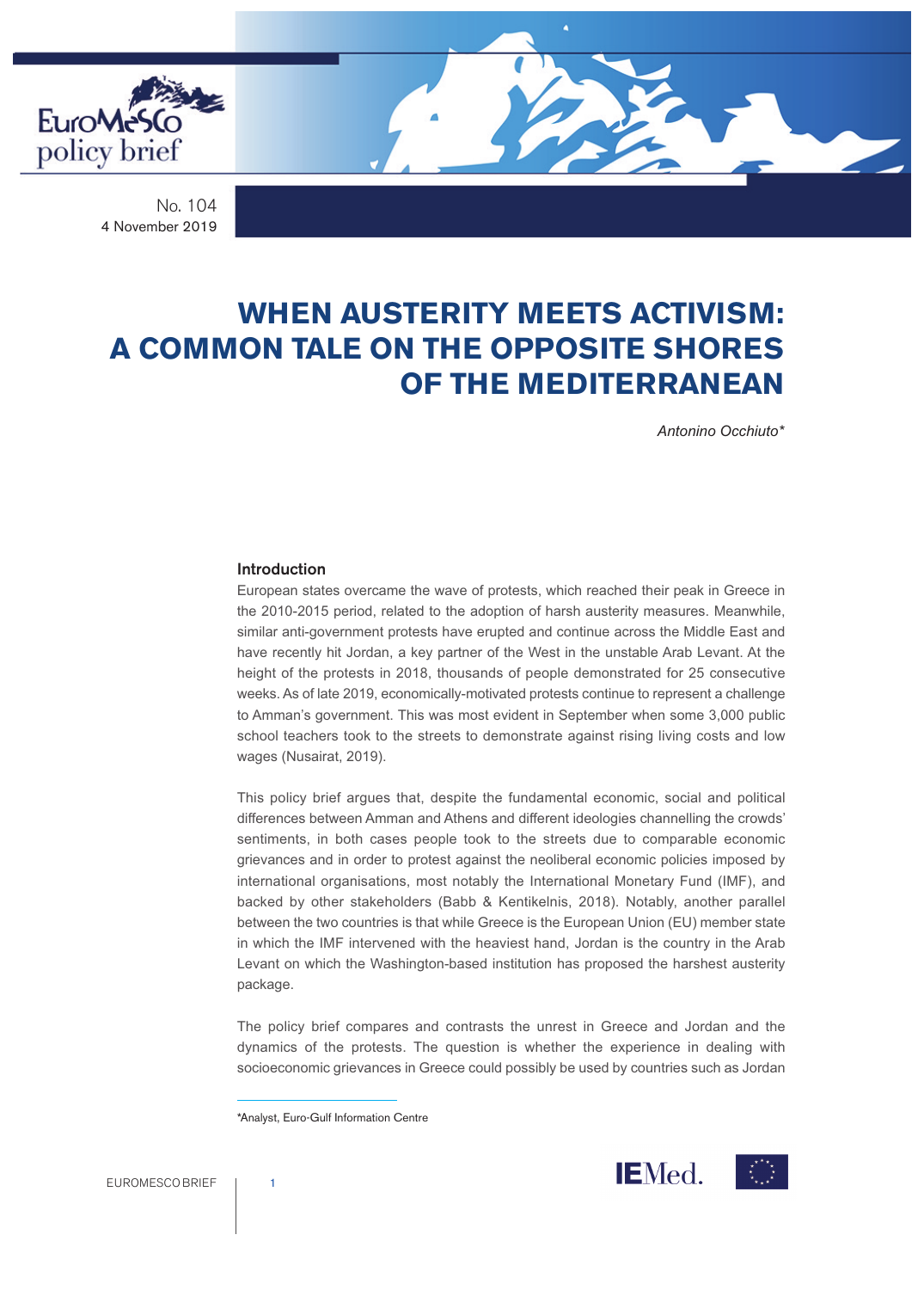to address the demands of its own citizens and to some extent shape an effective EU approach that contributes to the de-escalation of internal tensions in Jordan and the wider Middle East and North Africa (MENA) region.

A description of the origins of the protests is followed by a comparison of the protests in Athens and Amman, with a focus on the demands, immediate outcomes and political and geopolitical implications. Conclusions and recommendations related to Jordan are provided in the final section.

#### **Origins of the Protests**

Debate over fiscal austerity has dominated political life across the EU since the explosion of the Greek government debt crisis. In the 2010-2015 period, Athens was forced to request three bailout loans from the European Commission (EC), the European Central Bank (ECB) and the IMF to avoid default. Austerity measures promoted across the continent by the EC, the ECB and the IMF are considered by many Europeans as yet another cause for the deterioration of their standards of living. For instance, a Eurobarometer Survey in 2011 demonstrated that most Europeans were concerned that national governments and EU institutions were scaling back from measures aimed at tackling poverty and social exclusion (Europeans and the crisis II, 2011). As such, their implementation prompted popular protests and anger across all EU member states affected by the 2007-2008 global financial crisis. Eurosceptic, nationalist and populist forces have exploited this anger. Protests reached their peak in Greece in 2011 as the EC, the ECB and the IMF forced Athens' government to implement an unprecedented level of tax increases and spending cuts as preconditions to receive financial aid.

Financial turbulence has also negatively affected Southern Mediterranean countries. The MENA region, with the exception of the Gulf, is dealing with worsening economic conditions and an increasing young population, who struggle to find employment – in 2018 Jordan reached a 42% record high for youth unemployment (Trading Economics, 2019). Even before 2018, according to the Organization for Economic Co-operation and Development (OECD), young Jordanians had to face two major structural problems affecting Amman's economy. Firstly, the mismatch between education outputs and the skills required by the labour market, which has historically caused high unemployment among university graduates. Secondly, the inability of both the private and public sector to absorb new market labour entrants and to create more attractive jobs. More generally, people's dissatisfaction with their living conditions was an important factor triggering the "Arab Uprisings" and the consequent demise of many regimes in the region. This is evidenced by some of the slogans chanted by protesters across the Arab world from 2011 onwards (Daraghi, 2018). The economic situation in general – characterised by a decline in people's purchasing power amid government plans to increase taxes and cut pensions ‒ and the lack of government accountability with regard to fiscal policy decision-making



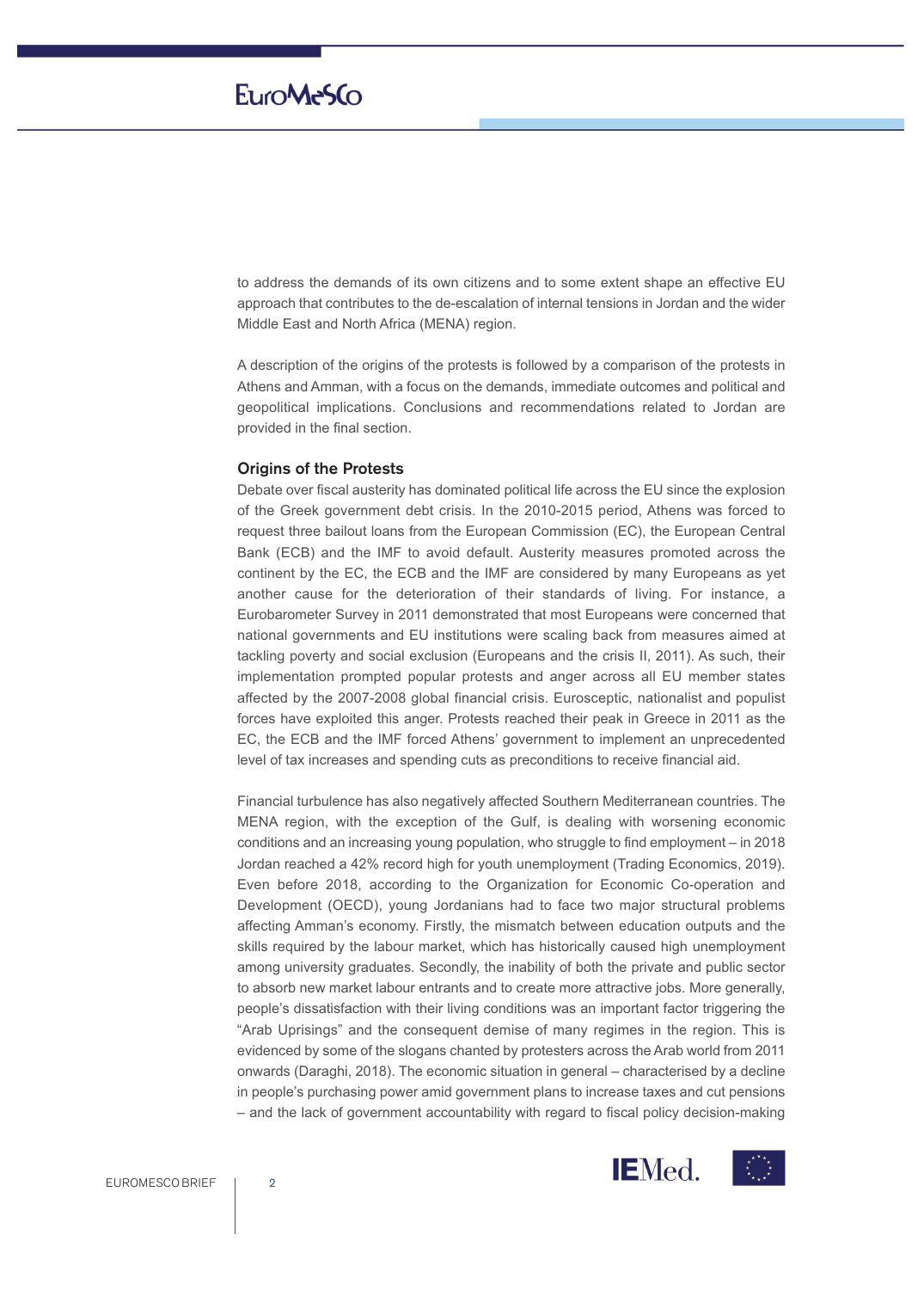were also crucial elements in the most recent protests taking place in Jordan from early June 2018.

### **Differences in Ideological Composition and Demands of the Protest Movements**

Greece witnessed three waves of protests, each characterised by its own dynamics. The 2010 wave did not represent a particular sector of society; protesters crossed through all ideological divides, professional backgrounds and age cohorts. Most crucially, in this first phase, what caused the economic factor to emerge strongly was the common feeling among protesters that government action would cause a decline in their standards of living.

The 2011-2012 wave was characterised by the rise of the GreekAntagonist movement, which is partially reflected in Greece's strong and idiosyncratic "protest culture", rooted in the successful struggle against the military junta in the 1970s (Karyotis, 2018). It initially mobilised young leftists but spread quickly to other sections of the population. The focus was on occupation of public spaces, most visibly in Syntagma Square in front of the Greek parliament, while demands included more accountable and direct models of democracy and an end to austerity.

The third 2012-15 wave began ahead of the June 2012 parliamentary elections and shows a closer relation to party politics compared to the previous waves. In such a context, the radical-left SYRIZAand the extremist right-wing Golden Dawn used anti-austerity sentiments to rally political support for both the 2012 and 2015 elections by organising protests, marches and other initiatives. As such, crucially, opponents to austerity found new opportunities to express their discontent in the electoral arena.

In Jordan, various groups mobilised against restrictive economic reforms, each proposing different solutions and relating to different ideological bases.

Jobless young people across the country started the 2018 protest and began to develop their own unaffiliated grassroots popular protest movement, calling for the establishment of a constitutional monarchy. They then developed into a more organised movement – which sought to include the largest possible number of young people from both urban and rural backgrounds - and held regular demonstrations throughout 2018. The movement was backed by 30 of the 33 trade unions of the country, which organised strikes in support of the street demonstrations.

Other movements identified with Jordan's largest tribe, Bani Hassan, and went as far as calling for the deposition of the King and for the change of the system of government (Harel, 2019). Historically, tribal affiliation in Jordan was endorsed by the government to divert support from Islamist ideological-based opposition groups, which are traditionally the most critical

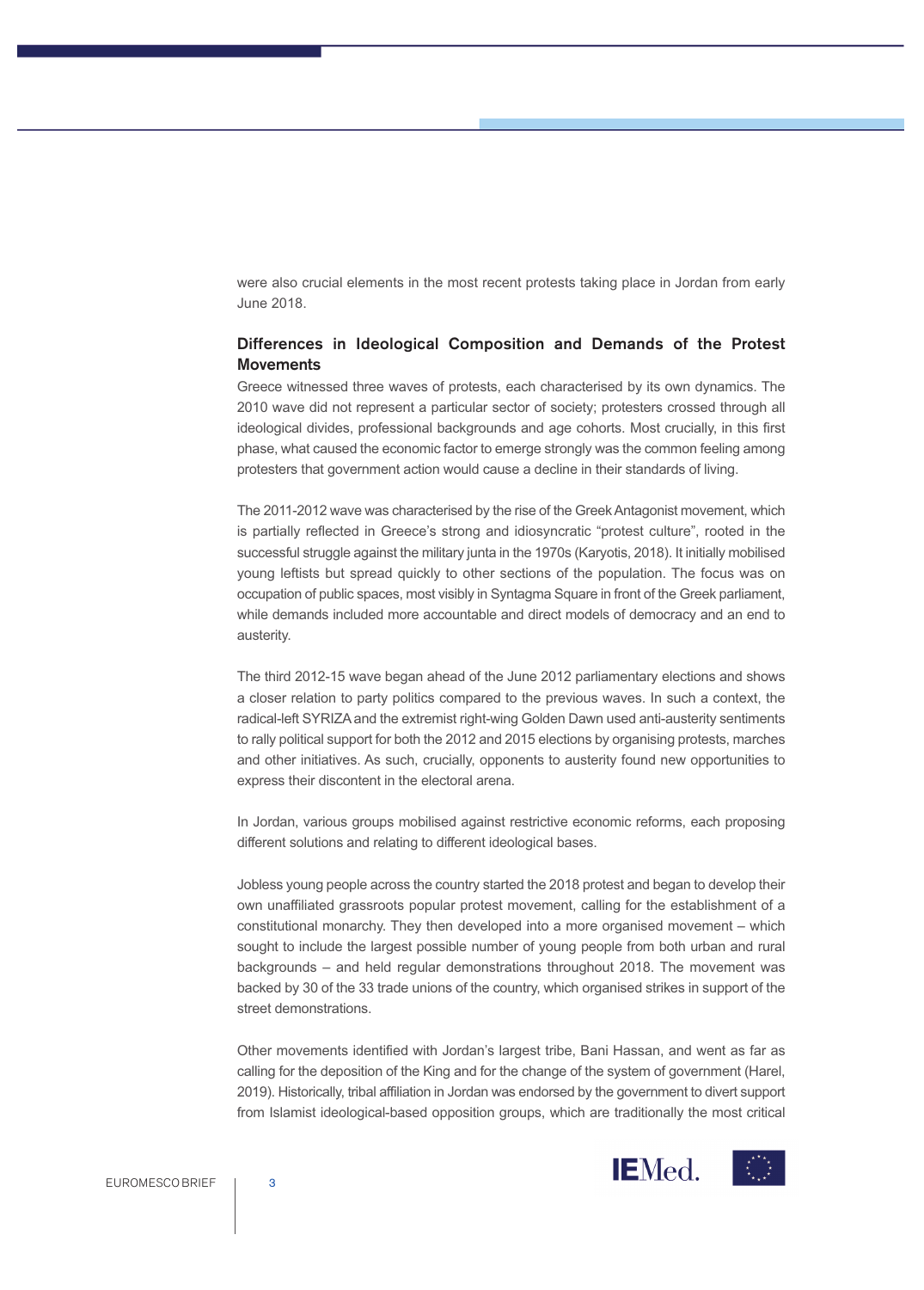towards Amman's royal family. As such, the prominence of tribe-linked protest movements represents a significant development.

The Muslim Brotherhood (MB), the main opposition group in Jordan, has been exploiting the protests in the kingdom to score political points. Movement members have issued statements supporting the protests and criticising the government and the monarch (Al-Tahat, 2018), while MB representatives took part in the demonstrations and expressed solidarity with the protest of jobless Jordanians.

While in Greece discontent was channelled through support for parties that had not been involved in government before the crisis erupted, in Jordan popular discontent with the economic situation pushed people to demand a change in the system of government. From 2011 onwards, Jordan's government discussed some landmark reforms. While an important electoral reform was approved in 2016 (Cage, 2016), other reforms such as the  $introduction of parliamentary approval to the cabinet – to date the cabinet is directly$ appointed by the King – are still on hold. Implementing them would strengthen Jordanians' perception that they can influence government decisions through the ballot box and decrease the likelihood of chaotic protests on Amman's streets.

#### **Immediate Outcomes of the Protests**

In Greece, the SYRIZA party emerged as the main political force against austerity, increasing its share of the popular vote from 4.6% in October 2009 to 26.9% in June 2012 ("Syriza Runs Out of Steam", 2017), before eventually winning the elections of January 2015 with 36.3% of the vote. Despite attempts by the new leftist government to negotiate better bailout conditions with the IMF, the ECB and the EC and mitigate the negative social effects of harsh reforms, austerity pushed one in five Greeks to experience severe material deprivation (Rodgers & Stylianou, 2015). Since the start of the austerity programme, more than 400,000 people emigrated (Koutantou, 2018), the economy is 25% smaller and the debt amounts to 180% of Greece's GDP (Trading Economics, 2018). Golden Dawn - an ultranationalist, neo-Nazi and xenophobic party – rose from 0.3% in 2009 to 7% in 2012 with the consequent polarization of Greece's political life and a widespread increase in the levels of violence connected to the rise of Golden Dawn.

In Jordan, the King was forced to dismiss Prime Minister Hani Mulki, and the new government, headed by Omar Al-Razzaz, launched a "national dialogue" initiative - aimed at addressing the weak integration of citizens into public decision-making processes and achieving consensus on key political legislation in Jordan. It also focused on the social and economic challenges faced by citizens during their daily lives, which culminated in December 2018 with parliament adopting a large portion of the protesters' demands such as the scrapping of the planned tax increase and pensions cut, therefore postponing most of the IMF-proposed reforms. However, recent economic indicators suggest pessimism.



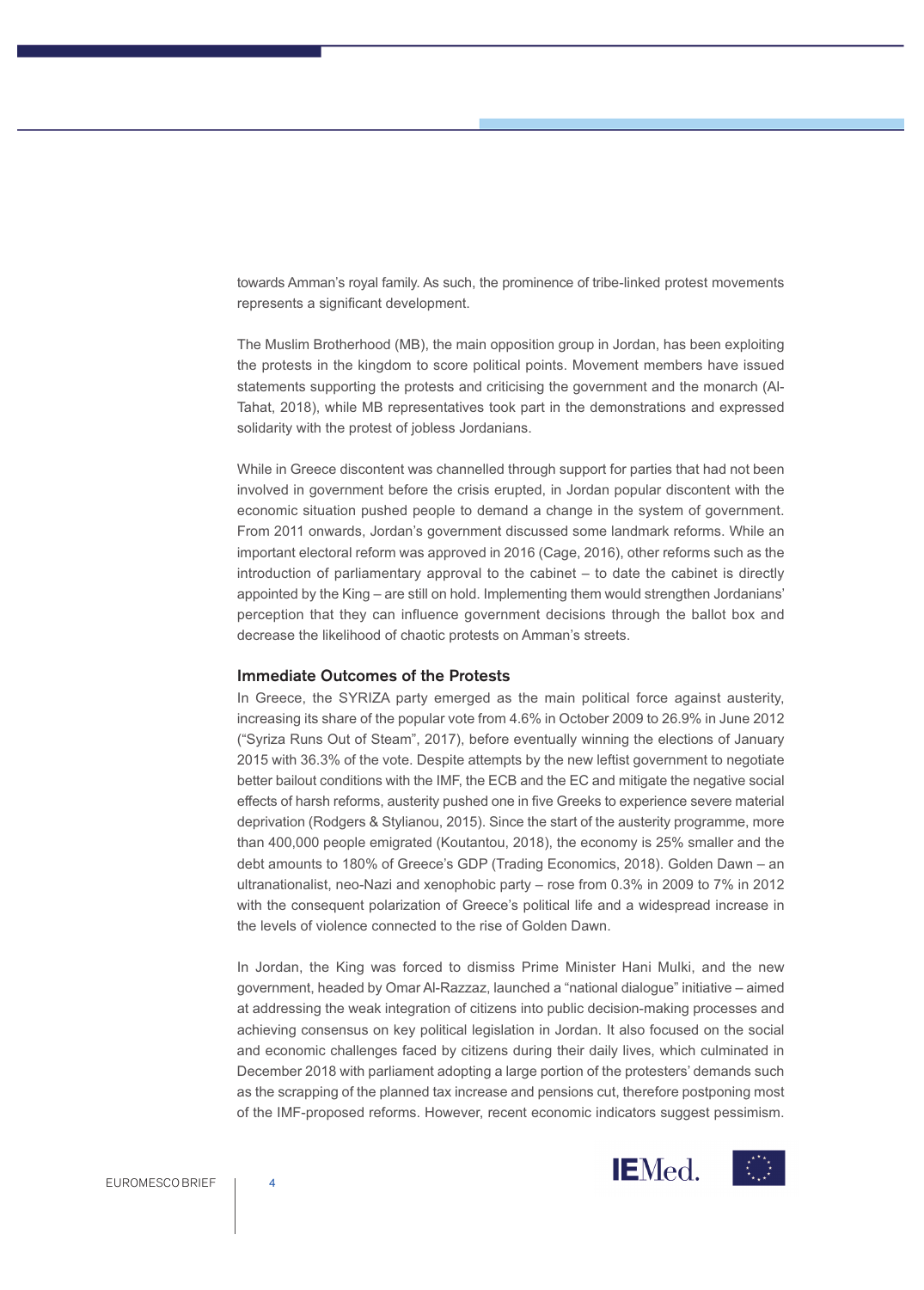Jordan's economic growth in 2018 was weak and the unemployment rate reached over 18% (more than 42% among young people) (Trading Economics, 2019). The government deficit rose toward the end of 2018, reaching 2.4% of GDP, and with bad perspectives for 2019.

While in Jordan the new government has halted, perhaps temporarily, the implementation of austerity measures, Greece has largely diligently implemented the requests of its creditors. However, as Amman's public debt is expected to rise in the coming months together with the costs of borrowing, Jordan is likely to be forced into accepting austerity measures requested by the IMF and other creditors to sustain its finances. This will inevitably lead to more popular discontent.

#### **Political and Geopolitical Implications**

In Greece protest movements have been able to influence political actors without becoming a political organisation. The perception by the SYRIZA-led government in Athens that its support base was overwhelmingly least sympathetic to anti-austerity movements has certainly influenced the government in its decision to repeatedly involve the electorate during the negotiations and implementation of austerity measures. The electorate was clearly involved in July 2015, when Greece's Prime Minister Alexis Tsipras called a referendum to decide whether Greece was to accept the bailout conditions proposed jointly by the EC, the IMF and the ECB. The September 2015 snap election triggered by the prime minister can be understood in the same context. They are both examples of the government's need to obtain popular legitimisation amid the stringent austerity parameters it was forced to operate in. Notwithstanding the differences between the Jordanian and Greek political system, Amman's government may be interested in acting along similar lines by giving Jordanians the opportunity and the responsibility to vote on whether the government should accept or reject the IMF package. Arguably, the compromises that the SYRIZA-led government was forced to make in order receive aid from the EC, the IMF and the ECB caused the slow but steady erosion of support for Tsipras. This culminated, in July 2019, with SYRIZA's defeat in Greece's parliamentary election and the victory of the centre-right New Democracy party led by Kyriakos Mitsotakis.

Due to evolving dynamics in the Middle East, when taking into account the situation inside Jordan it is also necessary to consider the wider regional context. Amman's economic struggle and the consequent discontent of the population increase Jordan's dependency on its donors. This is problematic if the same donors promote regional agendas that King Abdullah cannot endorse. Crucially, the Hashemite Kingdom could face mounting internal pressure while expecting to receive external pressure from the single country that each year provides some 70% of the aid received by Amman: the United States (US). The US is keen to have Amman on board to ensure the success of Kushner's peace plan for the



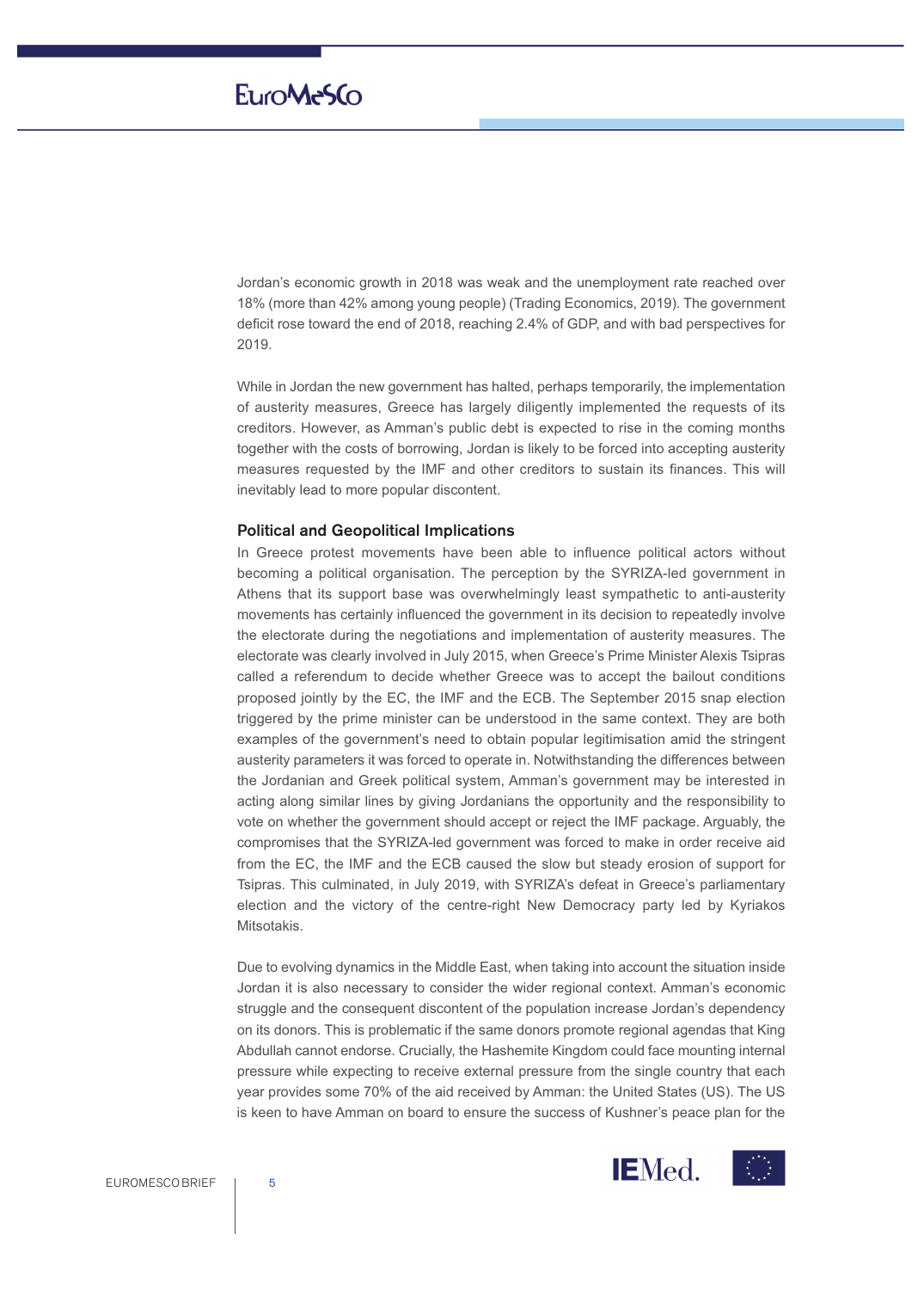Israel-Palestine conflict. The plan would almost certainly involve Jordan taking in more Palestinians in exchange for economic investments ("US Peace Plan Rings Alarm Bells", 2019). However, King Abdullah's country is already home to nearly two million Palestinian refugees while East Bankers are increasingly worried about the further deterioration of Jordan's social security guarantees vis-à-vis the growing number of refugees from the West Bank ("US Peace Plan Rings Alarm Bells", 2019). Even more problematically, if Jordan agrees to bury its backing of a Palestinian statehood by endorsing Kushner's plan, the MB – affiliated with the axis of resistance against Israel – would gain further momentum to delegitimise Jordan's rulers.

### **Indications for Jordan**

In Greece, members of protest movements have, to some extent, been able to channel their discontent towards the IMF and EU imposed austerity through elections. However, as further pension cuts and tax increases scheduled by the government in 2017 are expected to come into effect in early 2020, people's disillusion with the government's ability to represent their interests in EU forums will grow. This is especially true now that the centre-right New Democracy party - traditionally associated with a neoliberal and IMFaligned economic vision  $-$  is in power.

As in the case of Greece, people's economic grievances are set to shape Jordan's policymaking for the foreseeable future. However, it appears that it will take Amman's government some time to implement the governance and electoral reforms requested by Jordanians to feel that their grievances can be addressed through the ballot box.

The significant social and political differences between Amman and Athens, especially the more limited impact elections have on government decision-making, are likely to cause an explosive situation if Jordan is forced to implement in full the austerity measures required to receive the IMF aid package. In such a context, the "national dialogue" initiative launched by the new government would do little to ease the level of discontent on Jordan's streets. It is possible to suggest that in the coming months – when more IMF-proposed reforms will be considered by the government ‒ Prime Minister Al-Razzaz will have to find ways to obtain as much legitimisation from the people as possible, similarly to what Tsipras did in Greece. This will have to take place without waiting for a more comprehensive and lengthy reform of Jordan's political system.

As already occurred in the case of Greece, austerity-related economic grievances are set to cause countrywide protests that will put unprecedented pressure on Jordan's establishment. However, while protesters in Athens overwhelmingly focused their demands on socioeconomic aspects, Amman's policy-makers will likely have to include reforms enhancing government accountability and effective political representation to appease demonstrators.

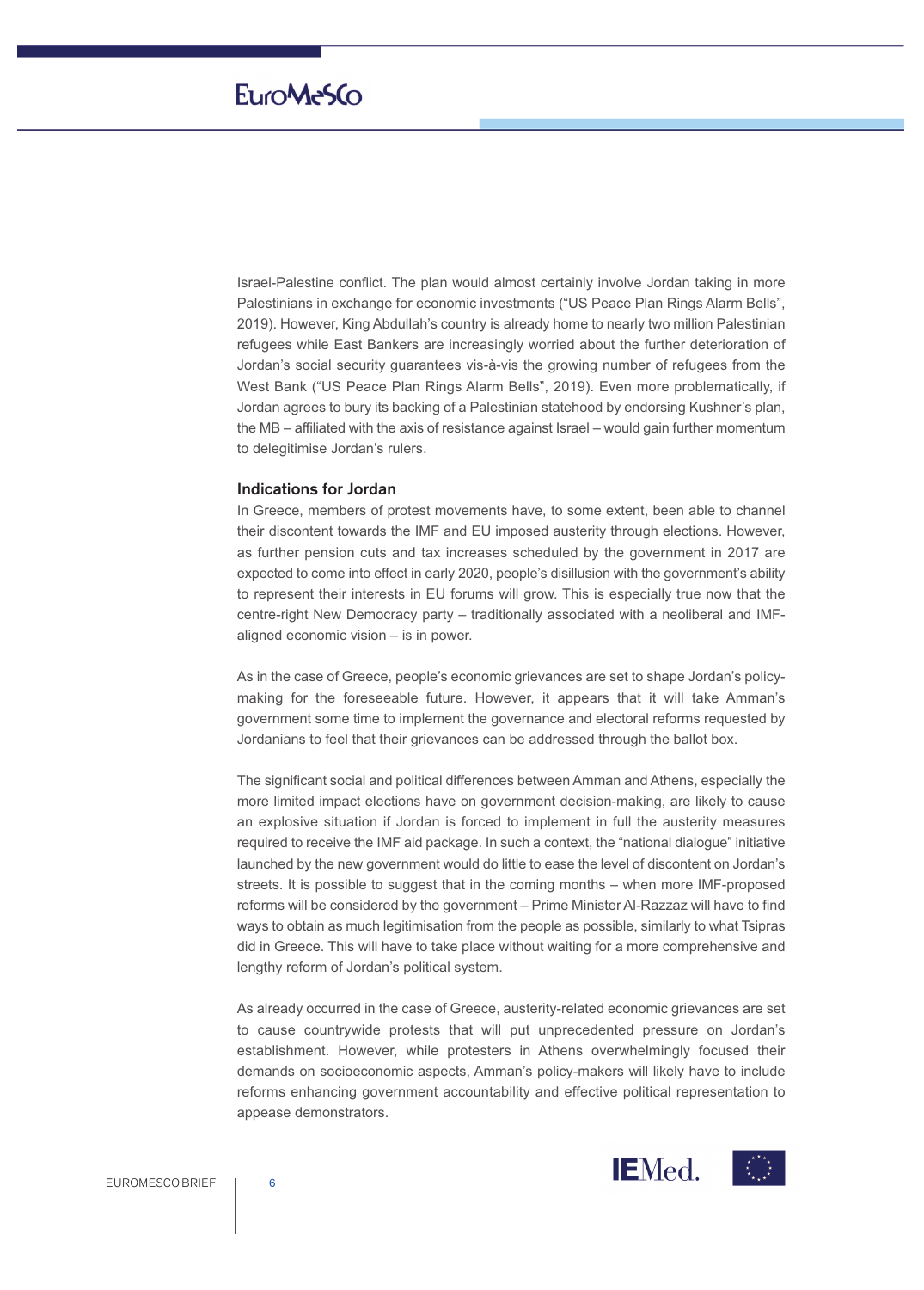# EuroMe5Co

Jordan's negative future financial outlook – the growing public debt to GDP ratio in particular ‒ suggests that, at least for neoliberal economic standards, a significant reduction in government spending – it currently accounts for some 20% of the country's GDP – cannot be postponed indefinitely.

Amman's ongoing financial hurdles are increasing the leverage of the country's creditors and donors, and the IMF is likely to push its neoliberal economic strategy with more insistence. Furthermore, in the coming months Jordan will have to carefully assess the requests of its traditional sponsors. For instance, King Abdullah is unlikely to accept financial aid from the US if it is subject to welcoming more refugees. Such a condition would represent a long-term unbearable economic burden on Jordan's already overstretched welfare state.

The nature and demands of protest movements inside Jordan are likely to evolve hand in hand with changes in the country's financial situation and with the government's response. Therefore, it is in the interest of Jordan's backers, such as the EU, to maintain a direct channel of communication to support and advise Jordan's government in addressing protesters' demands - especially the ones calling for greater popular participation in Amman's political decision-making. Such an effort can help to ease future tensions and prevent chaotic outcomes. The explosion of instability inside Jordan is highly detrimental to EU interests in the MENA region. With the rest of the Arab Levant already plunged into severe instability and affected by war, Amman remains the EU's only reliable partner in the region to address issues such as regional conflicts, Jihadist terrorism and refugee crises.

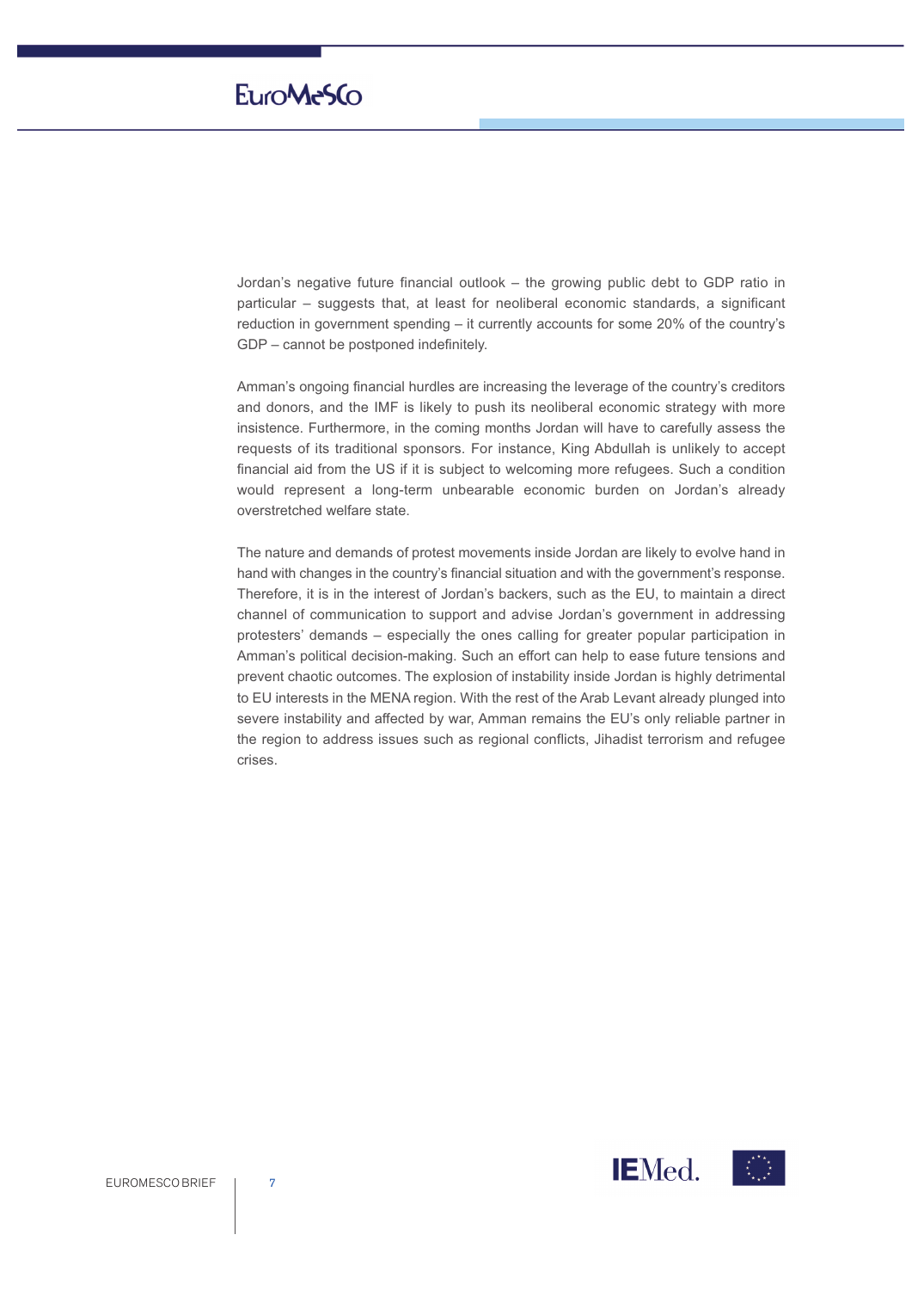### **References**

**AL-TAHAT, J.** (2018). Opposition figures, activists join rally at Fourth Circle. *The Jordan Times.* Retrieved from http://www.jordantimes.com/news/local/opposition-figures-activistsjoin-rally-fourth-circle

**BABB, S., & KENTIKELNIS, A.** (2018). International financial institutions as agents of neoliberalism. Retrieved from http://www.kentikelenis.net/uploads/3/1/8/9/31894609/ babbkentikelenis2018-international\_financial\_institutions\_as\_agents\_of\_neoliberalism.pdf

**CAGE, M.** (2016). How Jordan's election revealed the enduring weakness in its political system. *The Washington Post.* Retrieved from https://www.washingtonpost.com/news/ monkey-cage/wp/2016/10/03/how-jordans-election-revealed-enduring-weaknesses-in-itspolitical-system/

**DARAGHI, B.** (2018). Anger at price of bread explodes into nationwide protests in Sudan. *The Independent.* Retrieved from https://www.independent.co.uk/news/world/africa/sudanbread-price-protests-rebellion-government-khartoum-a8697986.html

**EUROPEANS AND THE CRISIS II.** (2011). *Eurobarometer Survey.* Retrieved from http://data.europa.eu/euodp/data/dataset/2011-europeans-and-the-crisisii/resource/2b19600d-2ea6-40aa-b57a-b9558269bf39

**HAREL, Z.** (2019). Ongoing protests in Jordan threaten to destabilize the regime. *MEMRI.* Retrieved from https://www.memri.org/reports/ongoing-protests-jordan-threaten-destabilizeregime

**KARYOTIS, G.** (2017). The three waves of anti-austerity protest in Greece, 2010–2015. *Political Studies Review.* Retrieved from https://journals.sagepub.com/doi/full/10.1177/ 1478929916685728

**KOUTANTOU, A.** (2018). Deal on debt? Jaded Greeks ask what's in it for them. *Reuters*. Retrieved from https://www.reuters.com/article/us-eurozone-greece-reaction/deal-on-debtjaded-greeks-ask-whats-in-it-for-them-idUSKBN1JI1GN

**NUSAIRAT, N.** (2019). Teachers' protest challenges Jordanian status quo. *Atlantic Council.* Retrieved from https://www.atlanticcouncil.org/blogs/menasource/teachers-protestchallenges-jordanian-status-quo/

**RODGERS, L., & STYLIANOU, N.** (2015). How bad are things for the people of Greece? *BBC*. Retrieved from https://www.bbc.com/news/world-europe-33507802